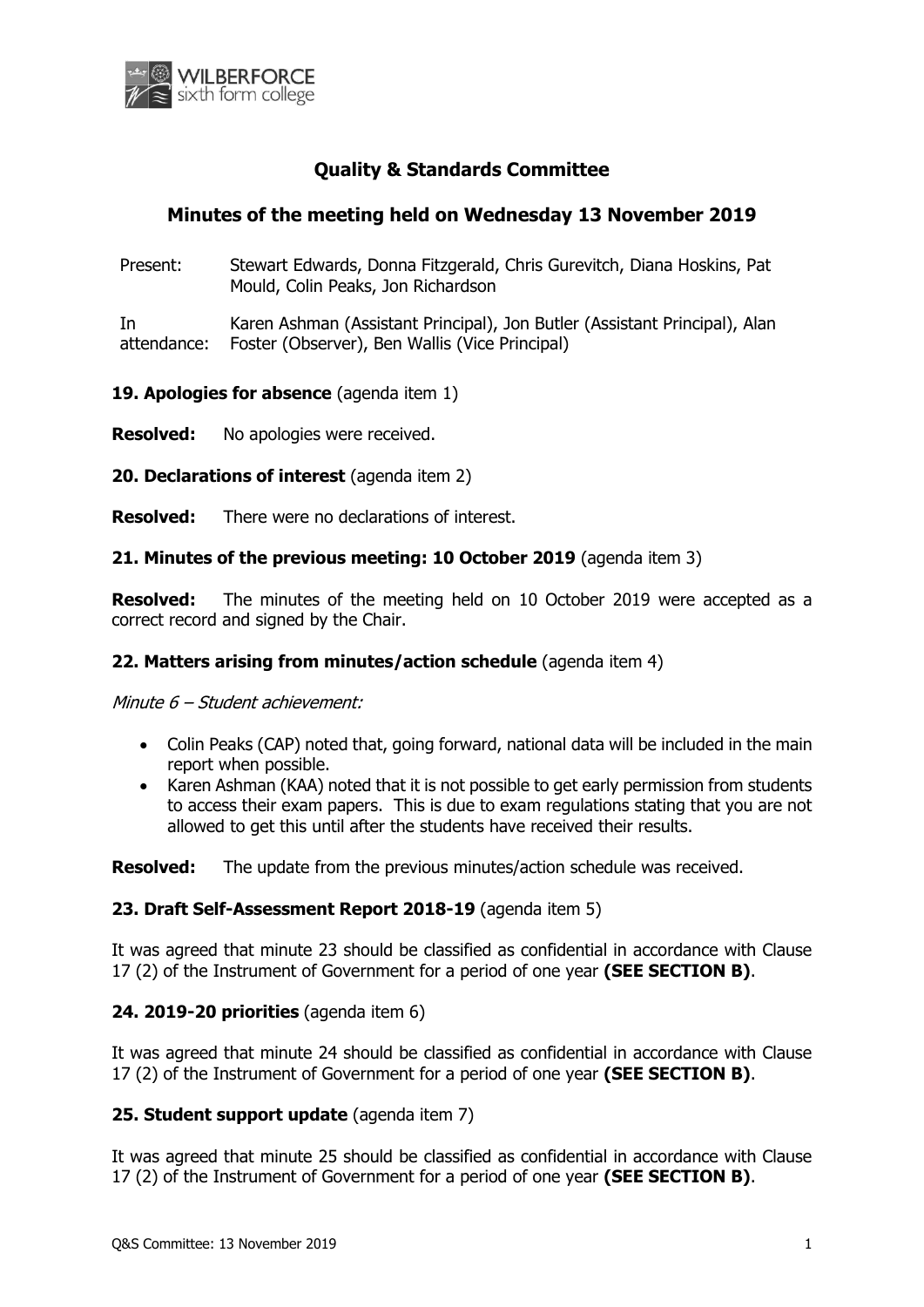## **26. Policies** (agenda item 8)

BW presented the following policies, noting the changes highlighted within the documents.

- Policy for Students with Additional Needs
- SEND: Local Offer
- eSafety Policy

Governors asked why the term 'harassment' has been removed from the 'Behaviour' section of the eSafety Policy. BW explained that harassment refers to two or more incidents (a pattern of behaviour over time) and the college deals with bullying in the first instance.

**Recommended:** The eSafety Policy was approved and will be recommended to Corporation. The Policy for Students with Additional Needs and the SEND: Local Offer policies were approved.

## **27. Complaints / student disciplinary annual report** (agenda item 9)

It was agreed that minute 27 should be classified as confidential in accordance with Clause 17 (2) of the Instrument of Government for a period of one year **(SEE SECTION B)**.

#### **28. Performance management** (agenda item 10)

It was agreed that minute 28 should be classified as confidential in accordance with Clause 17 (2) of the Instrument of Government for a period of one year **(SEE SECTION B)**.

#### **29. Governor scrutiny** (agenda item 11)

It was agreed that minute 29 should be classified as confidential in accordance with Clause 17 (2) of the Instrument of Government for a period of one year **(SEE SECTION B)**.

#### **30. Any other business** (agenda item 12)

#### 30.1 Social media

Governors commented that the college's social media is very impressive at the moment and requested this feedback be passed to the team.

#### 30.2 General Election

Governors asked if there are any activities taking place based around the General Election. BW noted that tutors will be encouraging students to sign up to vote (where eligible). JPB noted that the debating society are participating in competitions and envisages this to be covered.

#### **Resolved:** The other business was received.

#### **31. Confidential items and reports** (agenda item 13)

It was agreed that minutes 23, 24, 25, 27, 28 and 29 should be classified as confidential in accordance with Clause 17 (2) of the Instrument of Government and associated reports are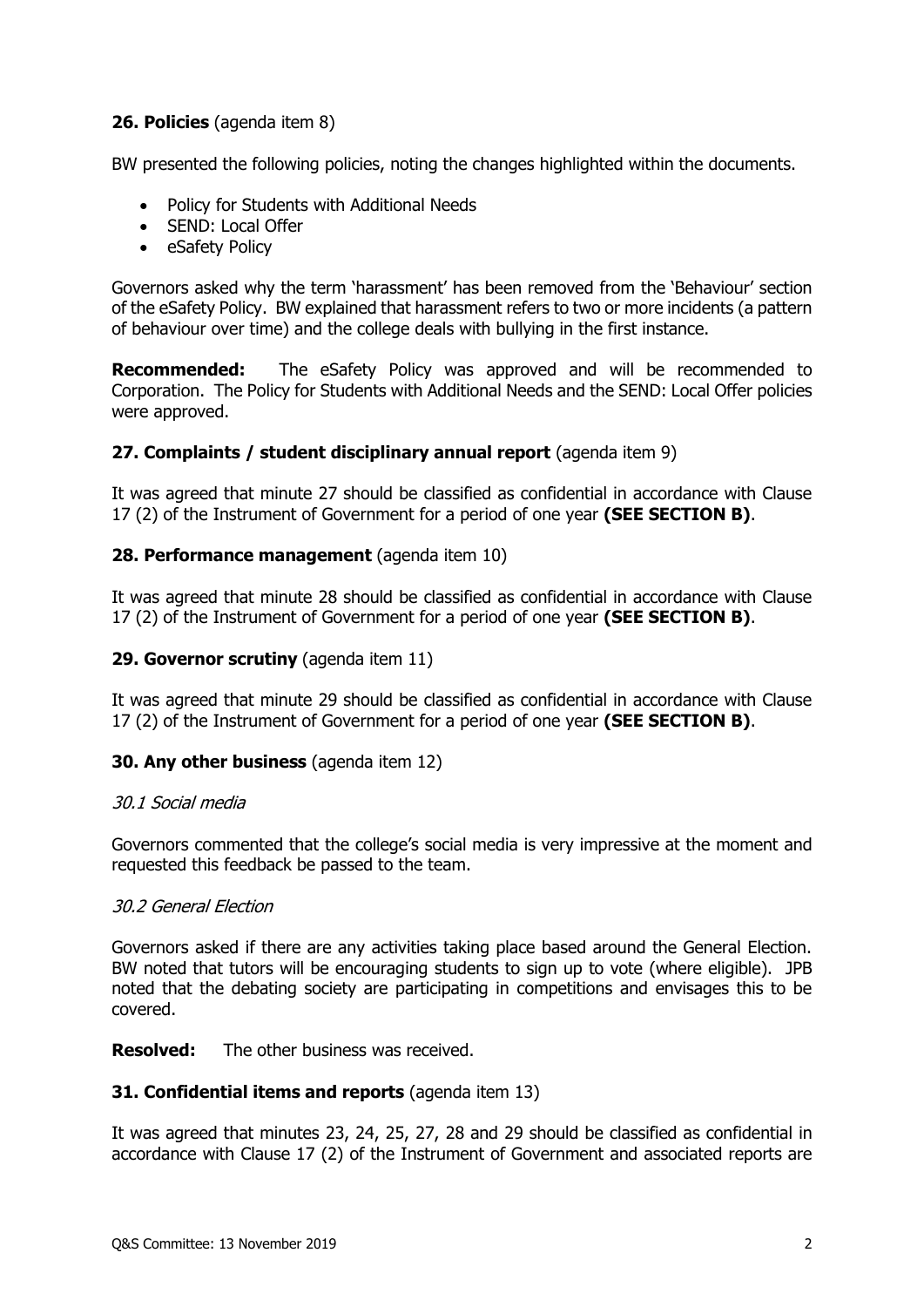therefore not available for circulation to the public, college staff or students (excluding senior post holders).

## **30. Date of next meeting** (agenda item 14)

**Resolved:** The next meeting will take place on Wednesday 5 February 2020.

## **31. Learner impact**

The Committee scrutinised and provided appropriate challenge in the following areas, all of which helps to improve student performance and achievement:

- Scrutinising the college's assessment and judgement of its performance, as well as priorities moving forward, to ensure that any areas for development are addressed.
- Undertaking governor scrutiny activities to provide further challenge and review of teaching, learning and assessment
- Ensuring the continued development of performance management to ensure greater accountability throughout the college.
- Ensuring that appropriate policies to support students are in place.

#### **Action schedule**

| <b>Minute</b><br>no | <b>Title</b>      | <b>Action by</b>           | <b>Action</b>                                                         |
|---------------------|-------------------|----------------------------|-----------------------------------------------------------------------|
| 29.                 | Governor scrutiny | <b>Clerk</b>               | To email Donna Fitzgerald and JPB the<br>Governor Scrutiny Procedure. |
|                     |                   | D.Fitzgerald<br><b>JPB</b> | To plan the governor scrutiny activity, as<br>agreed.                 |